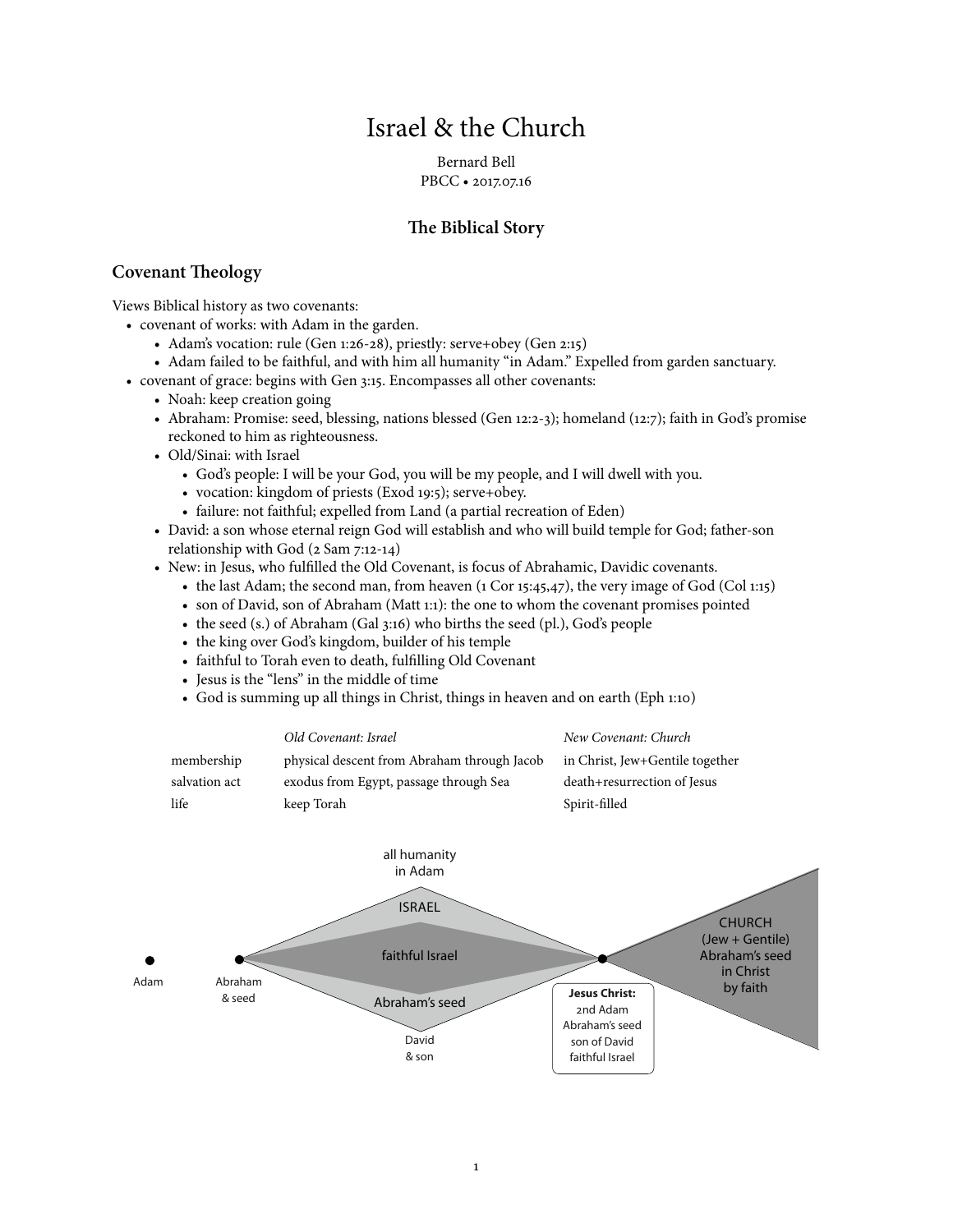### **Dispensationalism**

- J.N. Darby (1800-1882), founder of the Plymouth Brethren
- Cyrus I. Scofield (1843-1921): *Rightly Dividing the Word of Truth* (1888), *Sco*fi*eld Study Bible* (1909, 1917).
- Lewis Sperry Chafer (1871-1952): founded Evangelical Theol. College (1924), renamed Dallas Theol. Seminary  $(1936).$

"Te Scriptures divide time…into seven unequal periods, usually called dispensations… marked off by some change in God's method of dealing with mankind;… each ends in judgment." (Scofield)

|                | Dispensation     | Period        | Judgment                 |
|----------------|------------------|---------------|--------------------------|
|                | Innocence        | Garden        | expulsion                |
| $\mathbf{2}$   | Conscience       | to Flood      | Flood                    |
| 3              | Human government | Noah-Babel    | confusion of tongues     |
| $\overline{4}$ | Promise          | Abraham-Egypt | bondage to Egypt         |
| 5              | Law              | Sinai-Christ  | exile                    |
| 6              | Grace            | Church age    | <b>Great Tribulation</b> |
|                | Messianic        | Millennium    | great white throne       |

### **Dispensational premillennialism**



- Rapture: Christ returns secretly to remove the church from the world  $(1)$  Thess 4:17); non-Christians are left behind (Matt 24:40-41). Pre-/mid-trib.: Christ returns before/in middle of the 7-year tribulation.
- Great Tribulation: 7 years=70th week of Daniel 9. The prophetic clock, which had stopped at Dan 9:26a with the death of Jesus, resumes ticking at 26b.
- Armageddon: Christ returns visibly to defeat enemies gathered at Armageddon.
- Millennial kingdom: all OT prophecies fulfilled literally for Israel; temple rebuilt, sacrifices resumed, Israel rises to world prominence, Jesus reigns on David's throne, etc.

### **Relationship between Israel & the Church**

#### Four views:

- 1. Dispensational: Israel was God's people in the OT, to whom all the OT promises were made. She will again be God's people in the millennium, when those promises are literally fulfilled for her. In the meantime, the Church is something completely different. It has no organic relationship with OT Israel; it is a parenthesis in time.
- 2. Both…and: God's OT prophetic promises are being fulfilled spritually today in the Church, but will be fulfilled literally in millennium in Israel (former PBC statement). Progressive dispensationalism.
- 3. One people of God: God destroyed the wall of division between Jew and Gentile, so that Gentiles can join Jews in the one family of God as children of Abraham.
- 4. Replacement: the Church has replaced Israel as the people of God.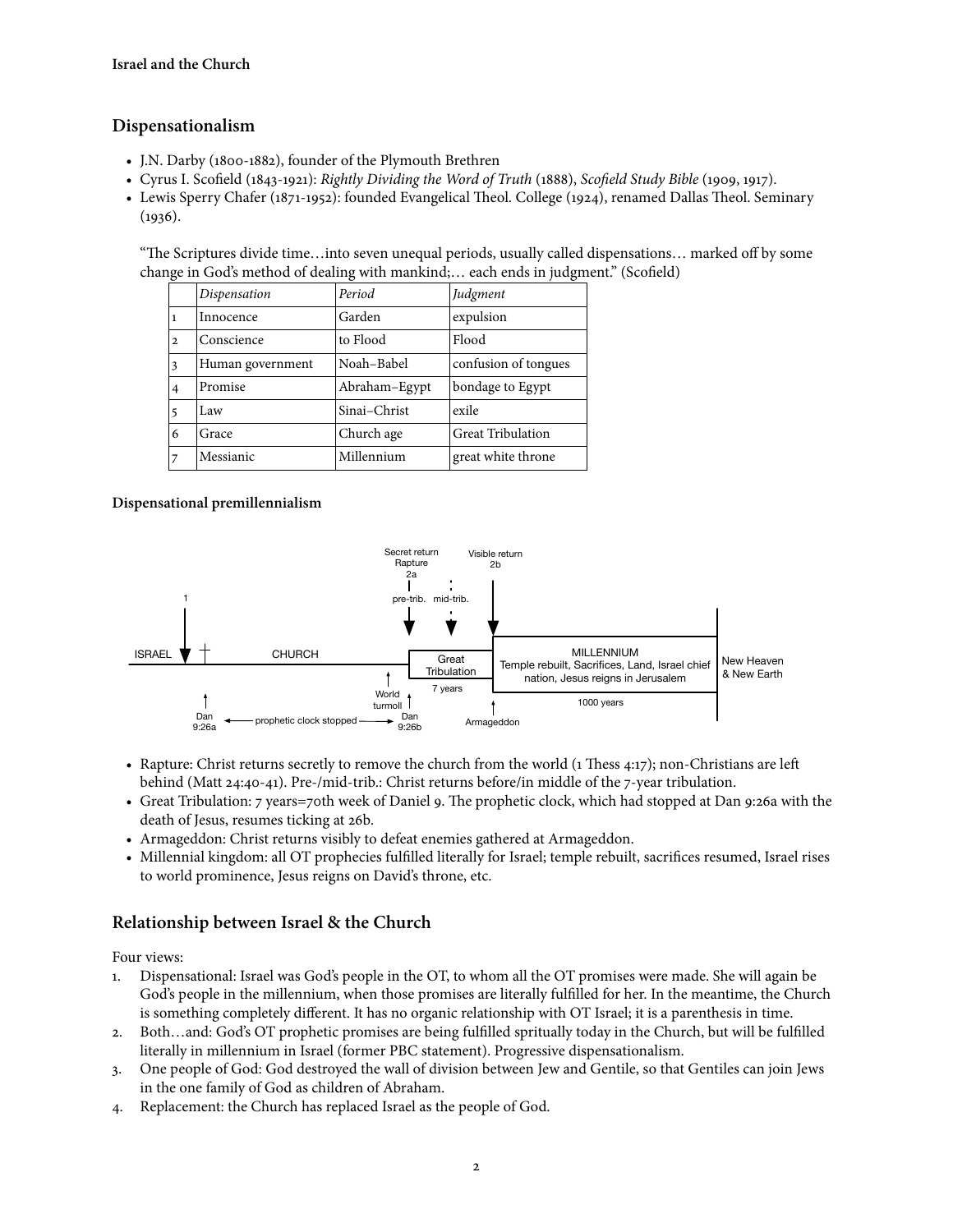# **Teological implications of #3**

- Israel finds its *telos* (goal) in Jesus the Messiah, the true Israelite.
- The prophetic promises to Israel are fulfilled in Christ.
- The people of God in the OT was primarily ethnic Israel as physical children of Abraham through Jacob. But Gentiles could be incorporated by faith (Rahab) and Israelites cut off through faithlessness (Achan). Faith(fulness) was the defining characteristic: a faithful remnant within a faithless majority.
- The NT people of God is Jew and Gentile together united in faith in the faithfulness of Jesus Christ the faithful Israelite. Gentiles are grafed into Israel's story as inheritors of the Abrahamic promises. For both Jew and Gentile, Abraham is our father—the father of faith.
- This is not replacement theology or supersessionism. The Church has not replaced Israel as God's people. There is a continuity through the "funnel" of Jesus, the true Israelite, the seed of Abraham.

# **Modern Israel**

### **Israel afer Jesus**

- 70 Destruction of Temple during First Jewish Revolt (66-73). Dispensationalists read Jesus' Olivet Discourse (Matt 24; Mark 13; Luke 21) as applying to the Tribulation; others as applying to AD 70. Pharisees the only Jewish sect to survive. The rabbis regrouped at Yavneh/Jamnia to consider how Judaism could survive without the temple  $\rightarrow$  Rabbinic Judaism.
- 130 Emperor Hadrian decided to rebuild Jerusalem as Roman city. Provoked Second Jewish Revolt (132-135). Hadrian razed city, rebuilt as Aelia Capitolina; Jews expelled from Jerusalem; Judea largely depopulated of Jews; Judea renamed Syria Palestina.

The rabbis moved to Galilee, where the oral law was written down as the Mishnah (c. 175 in Sephoris) then developed into the Palestinian Talmud (c. 400 in Tiberias).

### **Re-establishment of Israel**

The birth of Zionism (the move for a Jewish homeland) which led to the rebirth of Israel originated in European anti-Semitism. It was a secular movement by non-religious Jews.

- 1878 Petah Tiqva founded as first Jewish agricultural settlement in the land.
- 1881 Eliezer Ben-Yehuda immigrated to Palestine and revived the Hebrew language.
- 1882 First Aliyah (wave of immigration) fleeing pogroms in Russia (Pale of Settlement).
- 1896 Theodor Herzl's book *The Jewish State*, calling for creation of a Jewish state in Palestine, in response to the Dreyfus Affair (a grave miscarriage of justice against a Jewish French army officer, 1894, which Herzl covered as a journalist). Herzl, as many other European Jews, had sought to assimilate into society. The Dreyfus Affair convinced him this would be never work.
- 1897 Herzl convened the First Jewish Congress, Basel. "Zionism aims to create for the Jewish people a home in Palestine secured by public law." Herzl elected president of World Zionist Federation. The founder of Zionism.

During WW1 Britain made 3 mutually contradictory agreements:

- 1. 1915 McMahon-Hussein Correspondence: between the Sharif of Mecca, Hussein bin Ali and Sir Henry McMahon, British High Commissioner in Egypt, promising an Arab state in Arabic-speaking provinces of Ottoman Empire in return for an Arab Revolt against the Ottomans.
- 2. 1916 Sykes-Picot Agreement. Sir Mark Sykes & François Georges-Picot divided up the Middle East between the British and the French.
- 3. 1917 Balfour Declaration, in a letter from British Foreign Secretary, Lord Balfour, to Lord Rothschild: "His Majesty's Government view with favour the establishment in Palestine of a national home for the Jewish people, and will use their best endeavours to facilitate the achievement of this object, it being clearly understood that nothing shall be done which may prejudice the civil and religious rights of existing non-Jewish communities in Palestine, or the rights and political status enjoyed by Jews in any other country."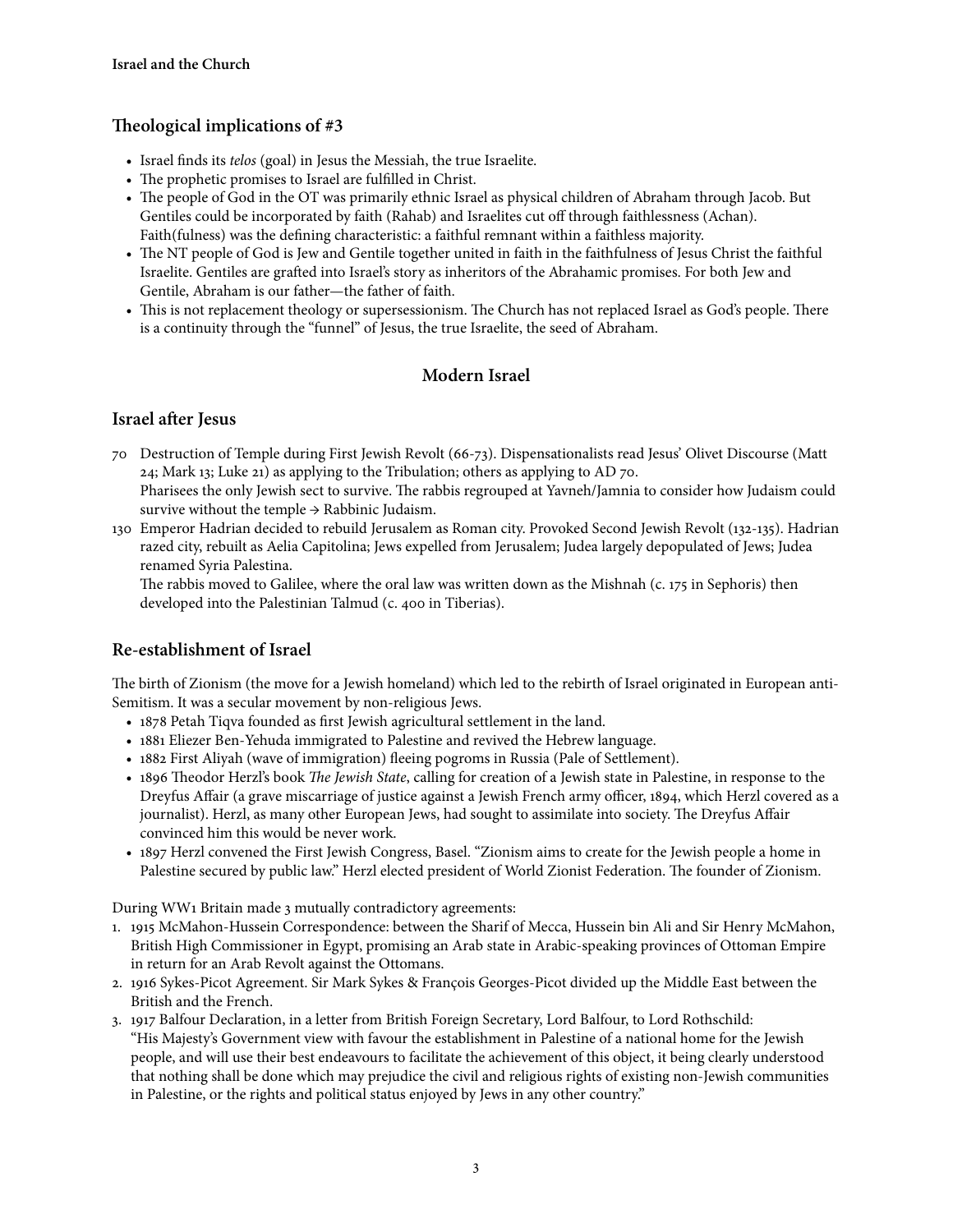Until the end of World War I, Palestine was part of the Arabic territories of the Ottoman Empire. 1920 Treaty of San Remo. Britain given League of Nations mandate to administer Palestine (& Trans-Jordan), including "the establishment in Palestine of a national home for the Jewish people." Britain divided Mandate territory into two parts (west and east of the Jordan R.):

- Palestine under direct British rule.
- Transjordan: autonomous under rule of Hashemite family from kingdom of Hejaz, per the McMahon Correspondence (1915). Hussein's son Abdullah made Emir of Transjordan; capital Amman. Britain excluded this territory from Jewish homeland provision. Granted independence 1946 as the Hashemite Kingdom of Transjordan (>Jordan, 1949).

Afer World War II a near-broke Britain announced it could no longer afford to run Palestine, and turned the matter to the newly-founded UN.

1947.11.29 UN General Assembly adopted the UN Partition Plan for Palestine: independent Jewish and Arab states in an economic union with protection of religious and minority rights; UN-administered Jerusalem (*corpus seperatum*). Land split 56% Jewish, 44% Arab; at the time Jews owned 5% of the land. Zionist leaders accepted; Arab leaders rejected.

1948.05.15 Israel declared independence. War of Independence. Creation of refugee crisis. 400+ Palestinian villages destroyed. Palestinians call this *al-Nakba* (the Catastrophe). Israel placed the Arabs under military rule until 1966 (20% of population).

1949 Armistice Agreements with Egypt, Lebanon, Jordan, Syria. The Green Line was the Armistice line between Israel and the Jordanian-administered West Bank. Israel occupied 78% of the land.

1967.06.05-11 Six Day War. Israel captured West Bank (incl. East Jerusalem), Gaza Strip, Golan Heights. Annexed Golan Heights; 1980 declared Jerusalem its eternal, undivided capital. Palestinians call the Six Day War *al-Naqsa* (the Setback).

Peace Efforts

- 1978 Camp David Accords: Begin, Sadat, Carter. Israel–Egypt peace treaty. Sadat, Begin awarded 1978 Nobel Peace Prize. 1981 Sadat assassinated.
- 1993 Oslo Accords: Rabin, Arafat, Clinton. PLO recognized Israel; Israel recognized PLO as Palestinian Authority. Ararat, Peres, Rabin awarded 1994 Nobel Peace Prize. 1995 Rabin assassinated by Jewish extemist.
- 1994 Israel–Jordan peace treaty.

Palestinian resistance: First Intifada (shaking-off, 1987-1991), Second Intifada (2000-2005)

2017 is a year of significant anniversaries:

- 100th anniversary of the Balfour Declaration (1917)
- 70th anniversary of the UN Partition Plan (Nov 1947.11.29) (→ *Nakba*)
- 50th anniversary of Six Day War (1967.06.05-11) and capture of the West Bank and east Jerusalem (*Naksa*).

Options for a peaceful settlement:

- 1. A single Jewish state, annexing the West Bank and Gaza. But, with a higher birth-rate, the Arabs would eventually outnumber the Jews.
- 2. A single secular state, with a mixed Jewish and Arab population. But Israel would cease to be the Jewish state.
- 3. Remove the Palestinians: it seems to many that Israel is trying to make life so difficult for the Palestinians that they will leave. Many Israeli Jews think the Palestinians belong in Jordan. Israel is increasingly accused of apartheid and ethnic cleansing.
- 4. Two-state solution: a Palestinian state beside Israel. But what happens to the Israeli Arabs? to the West Bank settlements? Israel is adamant about not giving up East Jerusalem. Facts on the ground (settlements, wall, separate infrastructure) makes a separate Palestinian state increasingly remote.